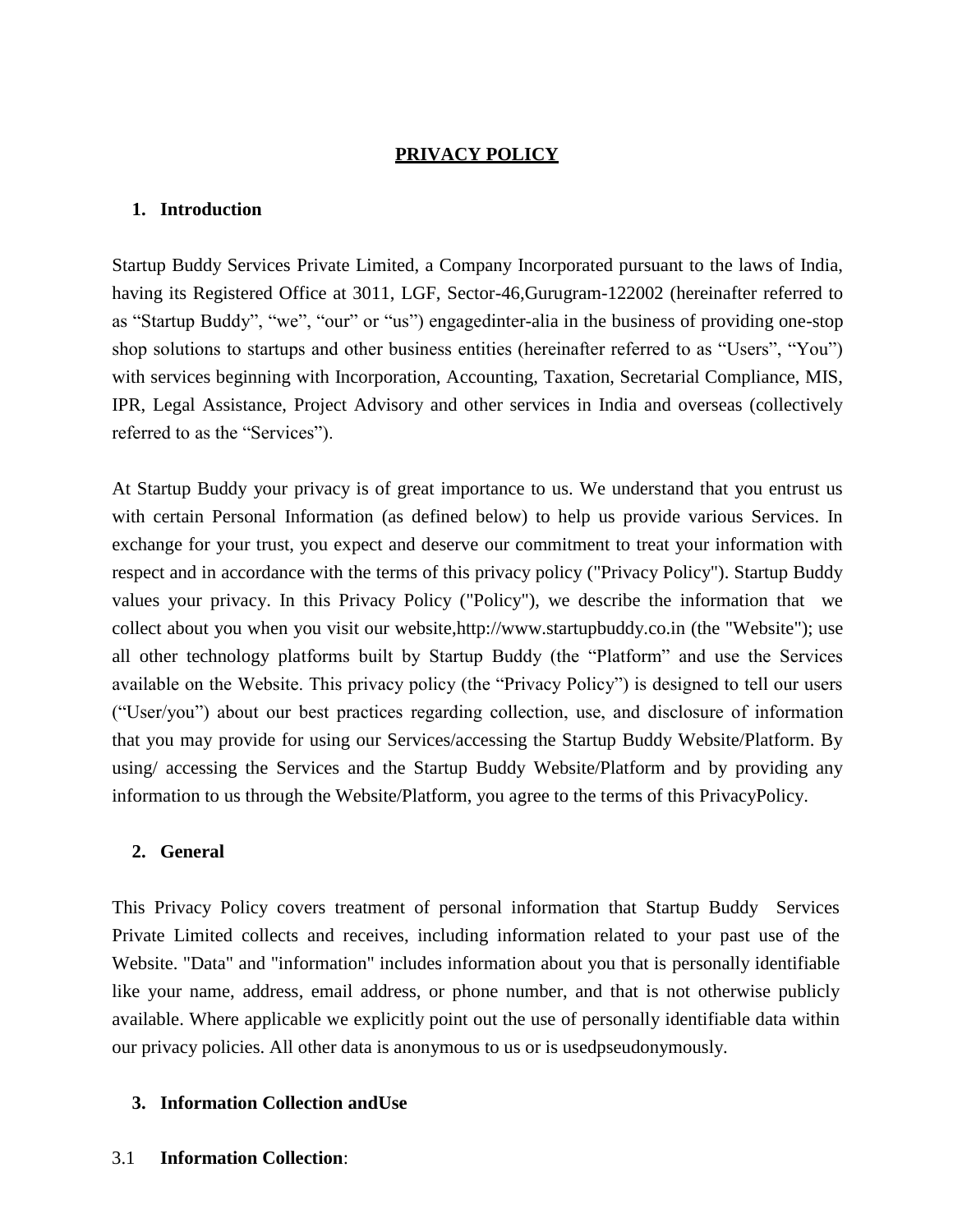We may collect and process the following personal information or data (information that can be uniquely identified with you) about you, we may ask thisinformation:

- 3.1.1 Certain information required while using/ accessing the Website/Platform, including but not limited to your name, address, date of birth and followinginformation:
- 3.1.2. Your e-mail address and a password;
- 3.1.3. A mobilenumber;
- 3.1.4. A record of any correspondence between you andus;
- 3.1.5. Employmentdetails
- 3.1.6. Educationalqualification(s).
- 3.1.7. Information regarding your use of our Services through the Website/Platform including your location details and personal information that you post in your Profile, wants, or feedback, and any comments or discussions you post in any blog, chat room, or other correspondence on theWebsite/Platform.

Your replies to any surveys or questionnaires that we may use for research purposes.

**By continuing to use our Website/Platform you are deemed to have read the Privacy Policy and understood the purpose for which your Personal or Non-Personal Information is being collected and how the same shall be used and granting your express consent to such purpose and use. If, at a later date, you wish to withdraw this consent, please send us an email at info@startupbuddy.co.in.** 

**Information Collected Automatically**: When you use the Platform, we automatically receive and record information on our server logs from your browser or mobile, including but not limited to your hardware model, browser type, IP address , operating system version, unique device identifiers, and mobile network information including phone number, location, URL that you just came from (whether this URL is on our Platform or not), which URL you next go to (whether this URL is on our Platform or not), your computer browser information, your ISP, and other technical information. We may also collect information about how your device has interacted with our Platform, including the pages accessed and links clicked. We treat this data as Non-Personal Information, except where we are required to do otherwise under applicable law.

## 3.2 **Use of Your PersonalInformation**:

- 3.2.1 Startup Buddy gathers personal information from you from time to time in order to enhance existing offerings or provide additional Services. Startup Buddy collates the information essential for understanding Users in such a way as to provide betterServices.
- 3.2.2 Any personal information given to us through Startup Buddy Website/Platform is used exclusively by Startup Buddy unless otherwise mentioned on the Startup Buddy Website/Platform. Startup Buddy does not make this information available to third parties who trade or rent information for direct marketingpurposes.
- 3.2.3 We shall use your personal information for studying trends andpreferences.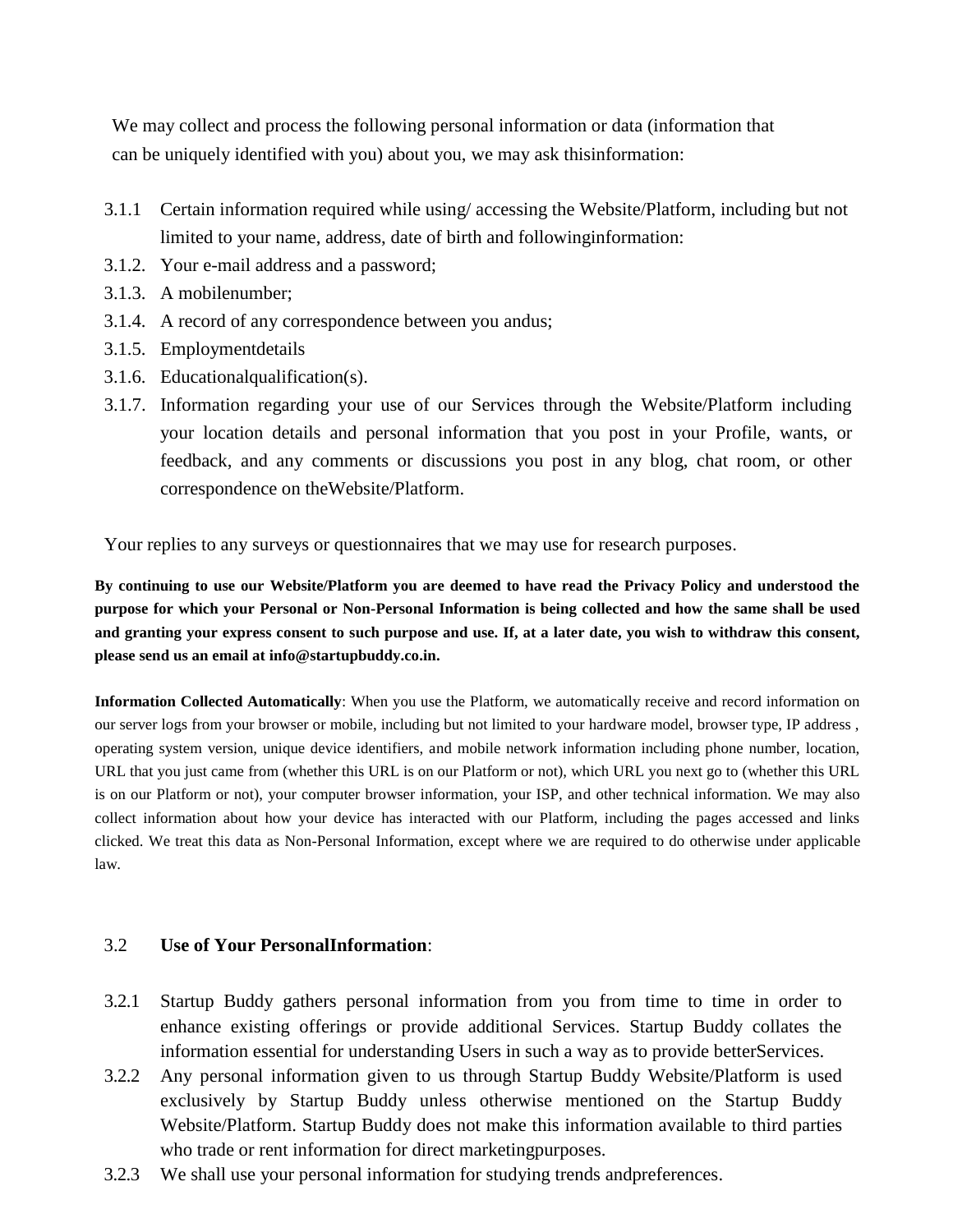- 3.2.4 From time to time, we may use your Personal Information to send important notices, such as communications and changes to our terms, conditions and policies.
- 3.2.5 We may also use Personal Information for internal purposes such as auditing, data analysisand
- 3.2.6 Research to improve Startup Buddy's Services and customercommunications
- 3.2.7 To use the User information in order to comply with country laws and regulations
- 3.2.8 To customize the Platform and Software content, layout, and Services
- 3.2.9 To provide you with a smooth, efficient, safe and customized experience while using the Platform and/or Software and
- 3.2.10 You agree that we may use your Personal Information in the file we maintain about you, and other information we obtain from your current and past activities to: resolve disputes; troubleshoot problems; help promote safe trading; measure consumer interest in the Services provided by us; inform you about online and offline offers, services, and updates; customize your experience; detect and protect us against error, fraud and other criminal activity; enforce our Terms of Use; and as otherwise described to you at the time of collection.

## **4. Collection and Use of Non-Personal Information**

We also collect non-personal information (data in a form that does not permit direct association with any specific individual). We may collect, use, transfer and disclose nonpersonal information for any purpose.

Given below are some examples of non-personal information that we collect and how we may use it:

- We may collect information such as industry, language, pin code, area code, unique device identifier, Location and the time zone where the Services are used so that we can better understand customer behavior and improve our Services.
- We also may collect information regarding customer activities on our Startup Buddy Website/Platform and from our affiliate businesses. This information may be aggregated and used to help us provide more useful information to our customers and to understand which parts of our Website and Services are of most interest. Such aggregated data shall be considered as non-personal information for the purposes of this PrivacyPolicy.
- Startup Buddy also may monitor customer traffic patterns and Website usage to help refine and improve the design and layout of the Startup Buddy Website/Platform as well as the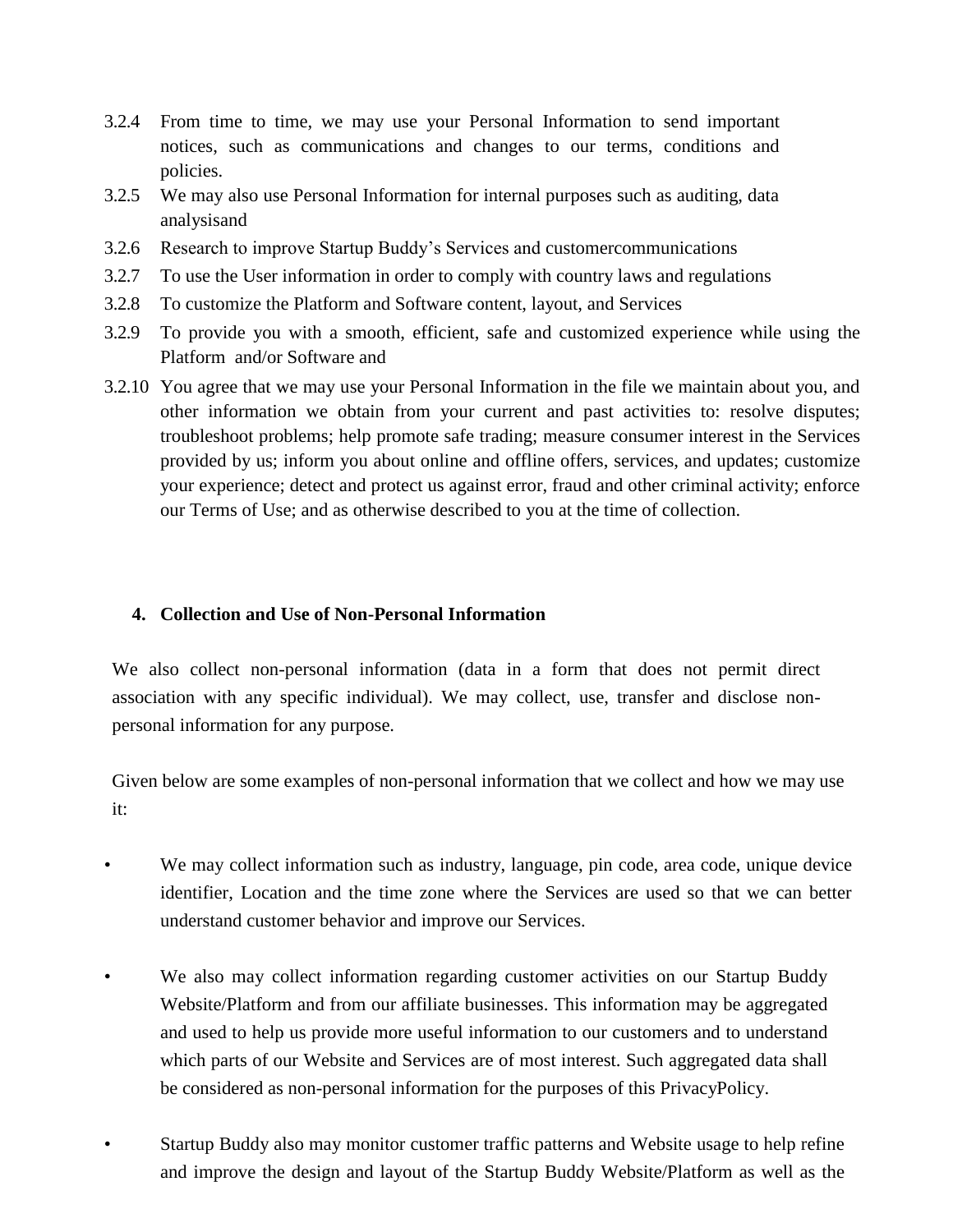User experience. As a result, Startup Buddy automatically tracks certain information about the Users. This information includes the Users' browser type, most recent URL and the next URL that the User visits, regardless of whether these URLs are on the Startup Buddy Platform or not. Startup Buddy will also track visitors' IP addresses. We use this information to, among other things, identify broad demographic trends that may be used to provide information tailored to users' interests. In the event we combine any non-personal information along with any personal information, the combined information will be treated as personal information for as long as it remains combined.

**Aggregate Information**: We will also use Personal Information and non-personally identifiable information and other information (including information from online and offline third party sources) to create aggregated data for analytical and other purposes. We use this information to do internal research on your demographics, interests, and behavior to better understand, protect and serve You. This information is compiled and analyzed on an aggregated basis. Unless otherwise stated in this Privacy Policy, We only use this data in aggregate form.

**Email/SMS Communications**: The Website/Platform may use your Personal Information for the aforementioned purposes of the Website/Platform. You have full control regarding which of these emails and SMS You want to receive. If You decide at any time that You no longer wish to receive such communications from us, please follow the unsubscribe instructions provided in any of the communications. Please note that once we receive your request, it may take an additional period of time for your opt-out to become effective. All Users receive administrative emails and text messages. From time to time, we may reveal general statistical information about our Website/Platform through emails and messages.

#### **5. Information Sharing**

We also use your information (and the information you provide to us) to perform and provide you with the Services and to communicate with you. We will not share personal information about you with other people or nonaffiliated companies, unless we have your permission, or under the following circumstances:

 We may share any of the information we gather about you with third party agents and service providers to facilitate the operation of the Services offered by Startup Buddy Website/Platform, to provide the Startup Buddy Website/Platform and our Services or functions on our behalf and to perform related services (e.g., without limitation, maintenance services, database management, web analytics and improvement of the Service's features, or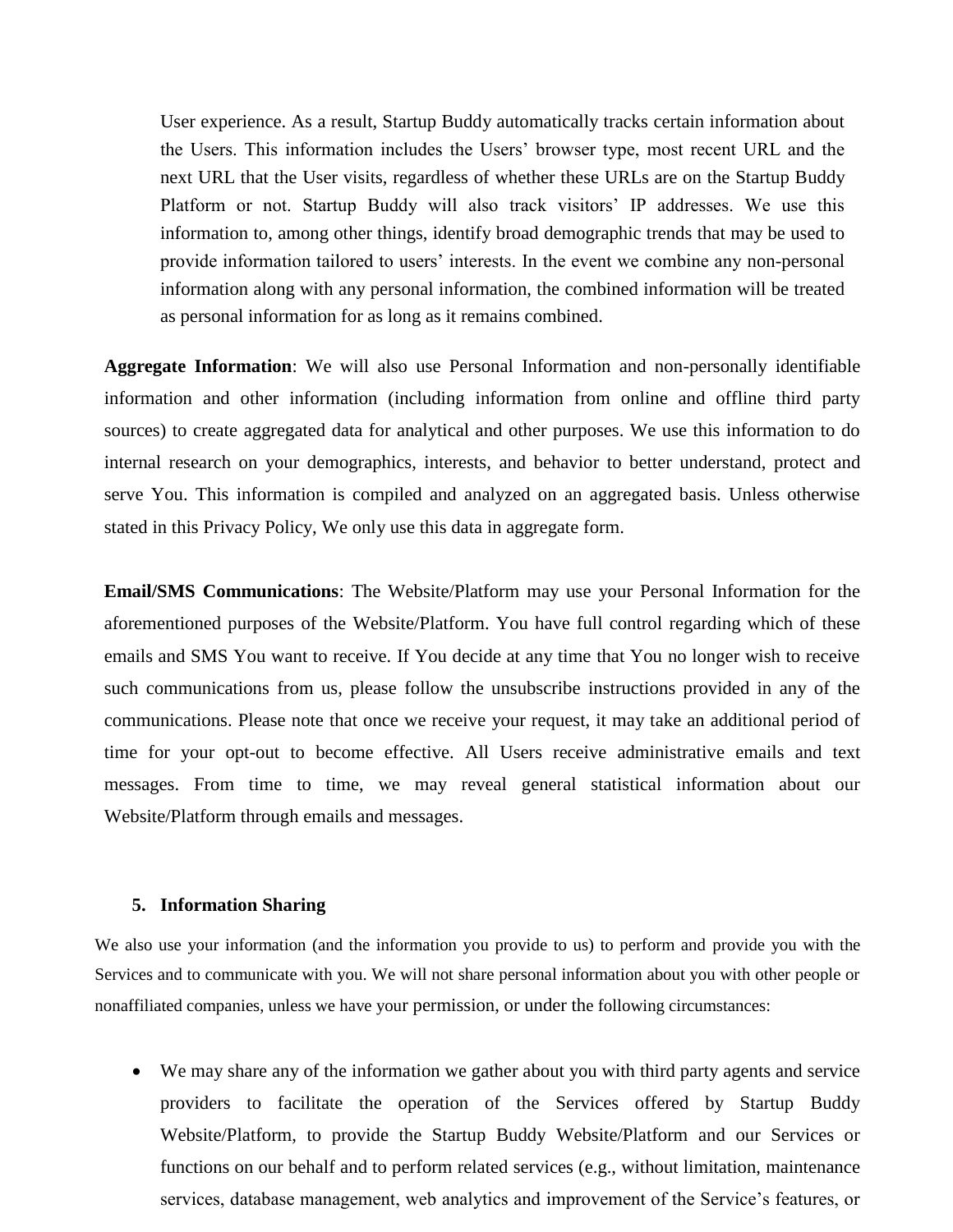to process credit card payments), or to assist us in analyzing how the Startup Buddy Website/Platform and Services are used. These third parties may have access to personal information needed to perform their functions, but may not use it for other purposes.

- We will cooperate with government and law enforcement officials and private parties to enforce and comply with the law and will disclose any information about you to government or law enforcement officials or private parties as we, in our sole discretion, believe necessary or appropriate to respond to claims and legal process, to protect our property and rights or those of a third party, to protect the safety of the public or any person, or to prevent or stop any activity we may consider to be, or to pose a risk of being, illegal, unethical or legally actionable.
- We may share aggregated information that does not include personal information and we may otherwise disclose such information with third parties for industry analysis, demographic and analytical profiling and other purposes. Any aggregated information shared in these contexts will not contain your personalinformation.
	- We may sell, transfer or otherwise share some or all of our assets, which could include your personal information, in connection with a merger, acquisition, reorganization or sale of assets or in the event ofbankruptcy.

## **6. Cookies and OtherTechnologies**

Startup Buddy Website/Platform may use "cookies" and other technologies such as pixel tags. These technologies help us better understand user behavior, tells us which parts of our Website/Platform users have visited and facilitates and measures the effectiveness of advertisements and web searches. A cookie is a small piece of information that a website can send to your browser which may then be stored on your computer's hard drive. It acts as an anonymous tag that identifies your computer, but not you personally. Cookies have the ability to store information about web pages viewed and the advertisements viewed or clicked. For registered customers, cookies can also save user information and screen preferences. We treat information collected by cookies and other technologies as non-personal information. However, to the extent that Internet Protocol (IP) addresses or similar identifiers are considered personal information by law, we also treat these identifiers as personalinformation.

We use cookies and other technologies to remember personal information when you use our Website, Services and applications. Our goal, in these cases, is to make your experience with Startup Buddy more convenient and personal. We gather some information automatically and store it in log files. This information includes Internet Protocol (IP) addresses, browser type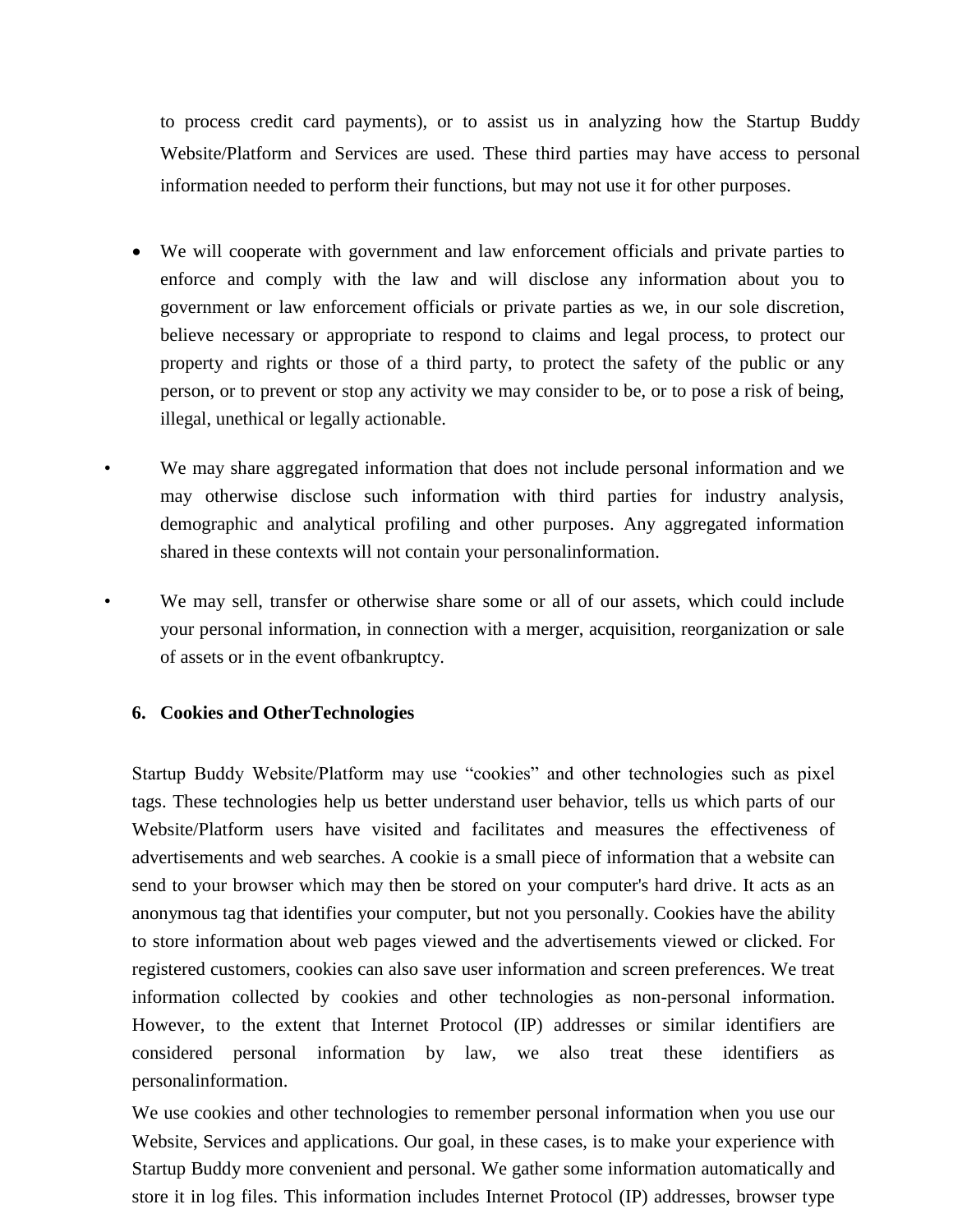and language, internet service provider (ISP), referring and exit pages, operating system, date/time stamp and click-stream data. We use this information to understand and analyze trends, to administer the Website, to learn about user behavior on the Website and to gather demographic information about our user base as a whole.

Pixel tags, also known as a clear GIF or web beacon, are invisible tags placed on certain pages of our Website but not on your computer. When you access these pages, pixel tags generate a generic notice of that visit. They usually work in conjunction with cookies, registering when a particular computer visits a particular page. If you turn off cookies, the pixel tag will simply detect an anonymous website visit. Pixel tags enable us to send email messages in such a format that customer can read and they tell us whether the email has been opened by the customer. We may use this information to reduce or eliminate messages sent tocustomers.

If you want to disable cookies you can modify your settings on your browser in order to reject automatic acceptance of cookie. You can check with your provider to find out how to disable cookies. However, certain features of the Website may not be available once cookies are disabled.

### **7. Your ability to edit and delete your account information andpreferences**

You can edit your Account Information. We reserve the right to send you certain communications, such as service announcements and administrative messages and other communications relating to the Services.

## **8. Security**

Startup Buddy Website/Platform has various electronic, procedural and physical security measures in place to protect the loss, misuse and alteration of information, or any accidental loss, destruction or damage to data. When you submit your information via Startup Buddy Website/Platform, your information is protected throughsecurity systems. There may be instances where we require proof of identity before disclosing any of your information to you. You agree to be responsible to protect the security of your usernameand password and other registration details, if any. We take reasonable security measures and procedures, and as specified by applicable law, to maintain appropriate physical, technical and administrative security to help prevent loss, misuse, or unauthorized access, disclosure or modification of PersonalInformation.Whilewetakethesereasonableeffortstosafeguardyourpersonalinformation,

you acknowledge and agree that no system or transmission of data over the Internet or any other public network can be guaranteed to be 100% secure. You should take steps to protect against unauthorized access to your password, phone, and computer by, among other things,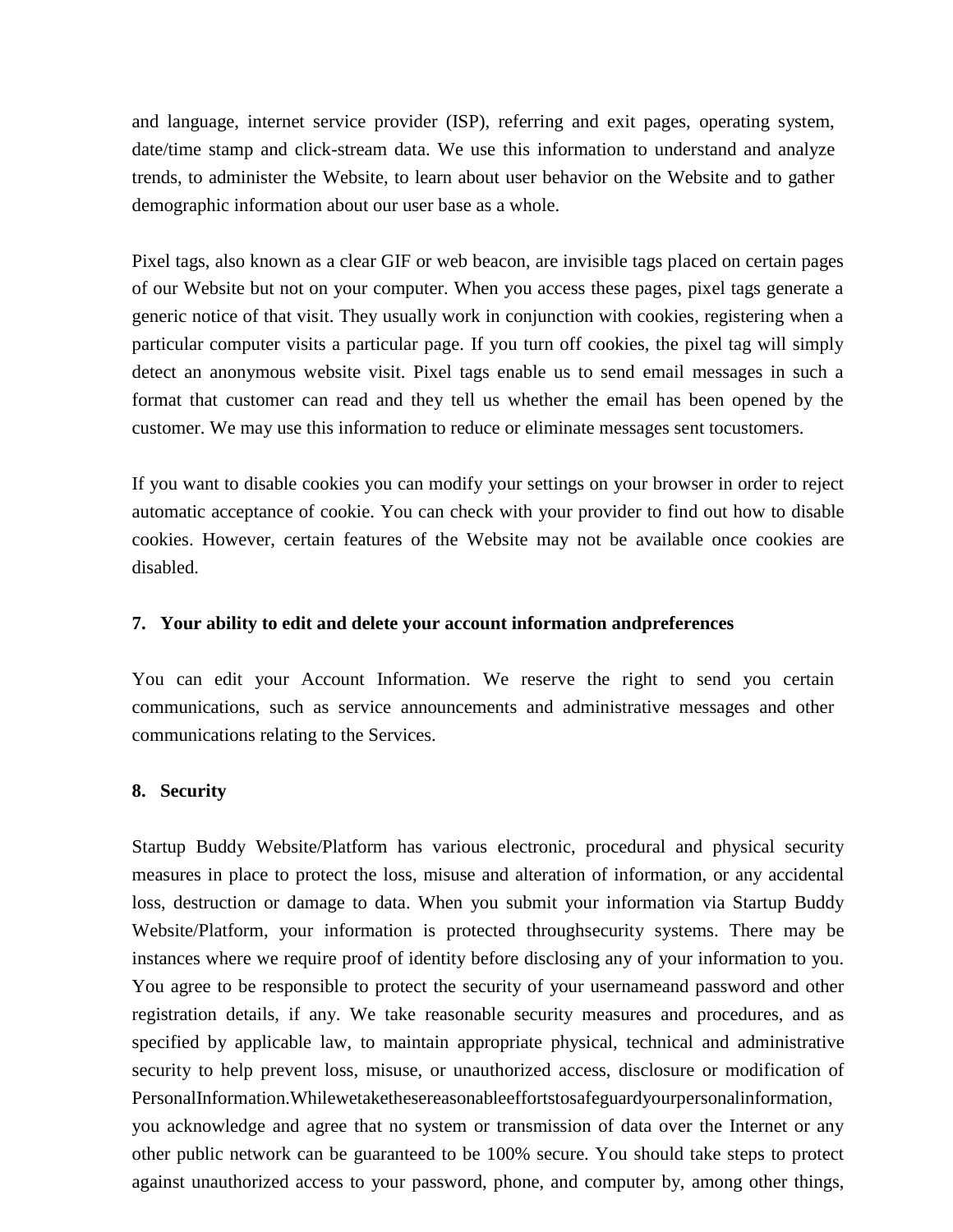signing off after using a shared computer, choosing a robust password that nobody else knows or can easily guess, and keeping your log-in and password private. We are not responsible for the unauthorized use of your information or for any lost, stolen, compromised passwords, or for any activity on your Account via unauthorized password activity.

We may create links to other websites. You are requested to be aware that we do not provide any personally identifiable information to such other websites and that we are not responsible for the privacy practices of third parties. You agree that Startup Buddy cannot control these links and we shall not be responsible for any use of such websites. We encourage you to read the privacy statements on all such websites as their policies may differ from ours. You agree that we shall not be liable for any breach of your privacy of Personal Information or loss incurred by your use of these websites. We are not responsible for the privacy policies and/or practices on other sites. This Privacy Policy only governs information collected byus.

If you have any questions about the security at the Startup Buddy Website/Platform, you may contact us. Please be aware, however, that despite our efforts, no security measures are impenetrable.

#### **9. Integrity and Retention ofData**

Startup Buddy makes it easy for you to keep your personal information accurate, complete and up to date. We will retain your personal information and any data for the period necessary to fulfill the purposes outlined in this Privacy Policy unless a longer retention period is required or permitted by law.

#### **10. Modification**

Startup Buddy reserves the right to amend this Privacy Policy at any time. The policies, as and how modified, shall be updated on the Startup Buddy Website/Platform and the same shall be notified on the respective Startup Buddy Website/Platform. We encourage you to review this Privacy Policy whenever you visit the Startup BuddyWebsite/Platform.

### **11. Contact for anyquery**

In case, you have any questions about this Privacy Policy, our Services, or your dealings on the Startup Buddy Platform, you may contact a representative of Startup Buddy Services Private Limited by e-mailing us at [info@startupbuddy.co.in.](mailto:info@startupbuddy.co.in)